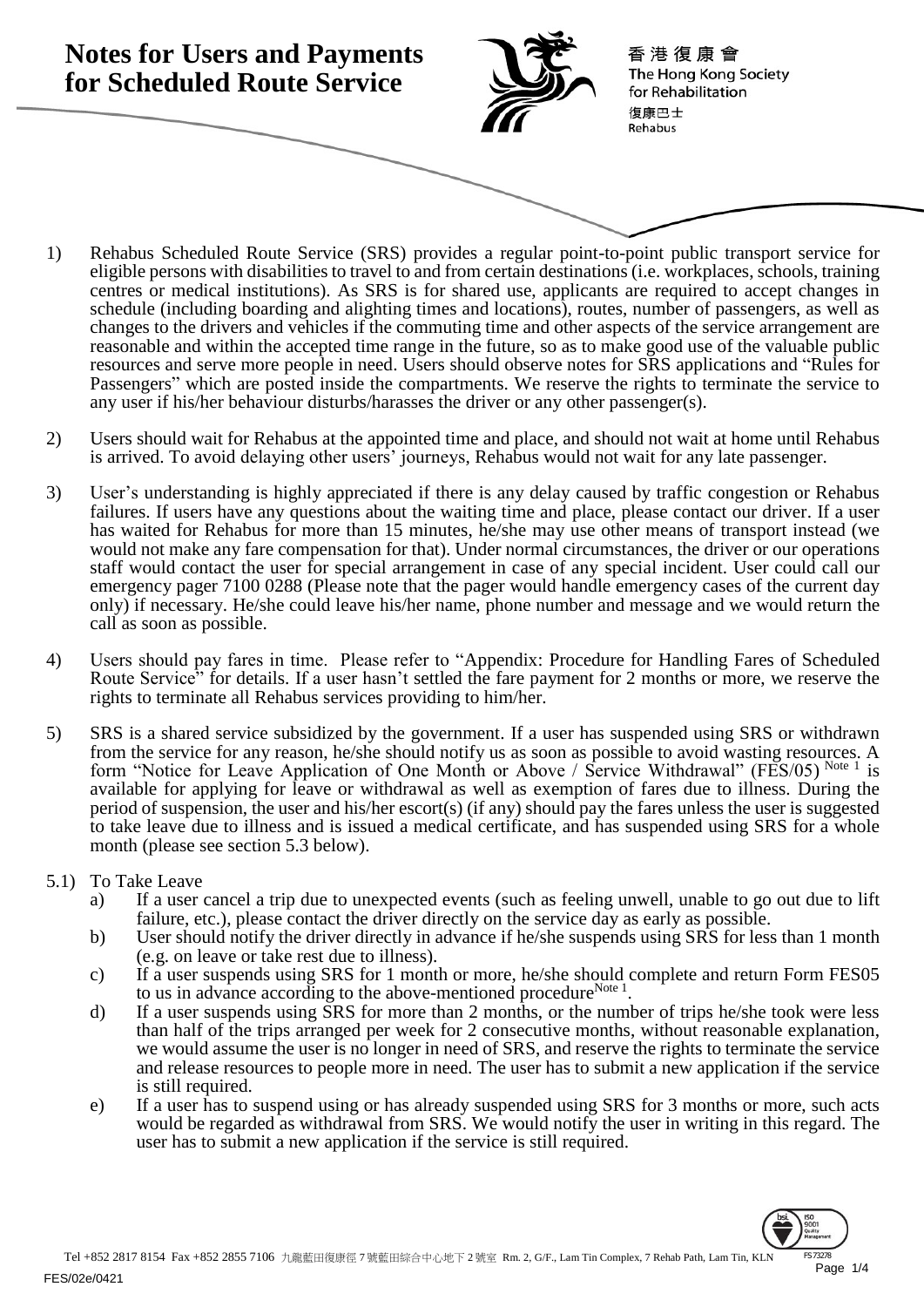## 5.2) To Withdraw from SRS

- a) If a user intends to withdraw from SRS, he/she shall complete and return Form FES05 to us<sup>Note 1</sup> as soon as possible and in any event not later than the end of the last month he/she is using the service. If the user did not give notice in time, he/she should pay the monthly fare even he/she hasn't used SRS for the whole month, otherwise such fare will be treated as outstanding payment. The user must settle the outstanding payment and submit a new application if the service is still required.
- b) If a user has already paid the current month's fare in last month, but hasn't used the service throughout the current month for some reasons and has to withdraw from the service, the user should make application to us for refund in writing by the end of the current month. Late submission will not be considered.
- c) If a user's SRS has been terminated by us due to his/her failure in paying the fare, it would be treated as withdrawal from SRS and written notice would be given to the user. The user must settle the outstanding payment and submit a new application if the service is still required.

## 5.3) Waiving Fares

- a) If a user is suggested to take leave due to illness and is issued a medical certificate (other reasons will not be considered), and has suspended using the service for a whole month (from the 1st to the 31st day of the month), the fare for that month could be waived, provided that the user has completed and returned Form FES05 together with the medical/hospitalization certificate during such period to  $us<sup>Note 1</sup>$  not later than the end of that month. Late submission will not be considered.
- b) If a user has suspended using SRS for 2 consecutive months due to illness, only the fare for 1 month could be waived. For the month of which the fare could not be waived, the user has to complete and return Form FES05 to us<sup>Note 1</sup> for leave. We will exercise discretion in considering whether to retain such service.
- c) The escort(s) is/are affiliated to the user. In any circumstances, the escort(s) should not use Rehabus service when the user is not using the service. Therefore, if the user takes leave for the whole month due to illness, one month's fares for the user as well as the escort(s) would be waived.
- 6) SRS is a shared service subsidized by the government. We reserve the rights to arrange service for other applicants during the period when the user suspends using the service, with a view to making good use of the valuable resources.
- 7) If a user is unable to use the existing route due to changes in boarding and alighting points after moving house and transferring to other school/centre, he/she shall complete Form FES05 to withdraw from the existing service, and submit a new application for the new service request.
- 8) For enquiries or any update on personal data, please visit our website at http://www.rehabsociety.org.hk (select [Our Services][Transport & Travel][Rehabus Service]) or call our service hotline at 2817-8154 (please follow the instructions of our voice response system and contact our staff handling SRS).

………………………………………………

Note 1: Completed documents can be submitted to us by various channels below:

- Hand it to our drivers for transfer to the office
- Mailing<sup>Note 2</sup> Address: Room 2, G/F., Lam Tin Complex, 7 Rehab Path, Lam Tin, Kowloon
	- Attention to "Rehabus Notice for Leave Application/ Service Withdrawal for SRS" Fax no. : 2855 7106
- Email Address: rbsrs@rehabsociety.org.hk (please state in the email subject box "Notice for leave application and service withdrawal of 'the name of user' (year and month)" for identification)

Our staff will contact the user for confirmation by phone upon receiving relevant documents, after that the procedure would be considered as completed. If the user does not receive any phone calls from our staff within 5 working days after submitting the documents, please call us for follow up, so as to avoid processing delay due to wrong/unsuccessful delivery.

Note 2: Underpaid mail items are subject to surcharge by Hongkong Post. We will not accept underpaid mail items, which will be handled by the Hongkong Post. For proper delivery of your mail items to us, and to avoid unnecessary delivery delay (e.g. return to the sender), please ensure your mail items bear sufficient postage before posting.

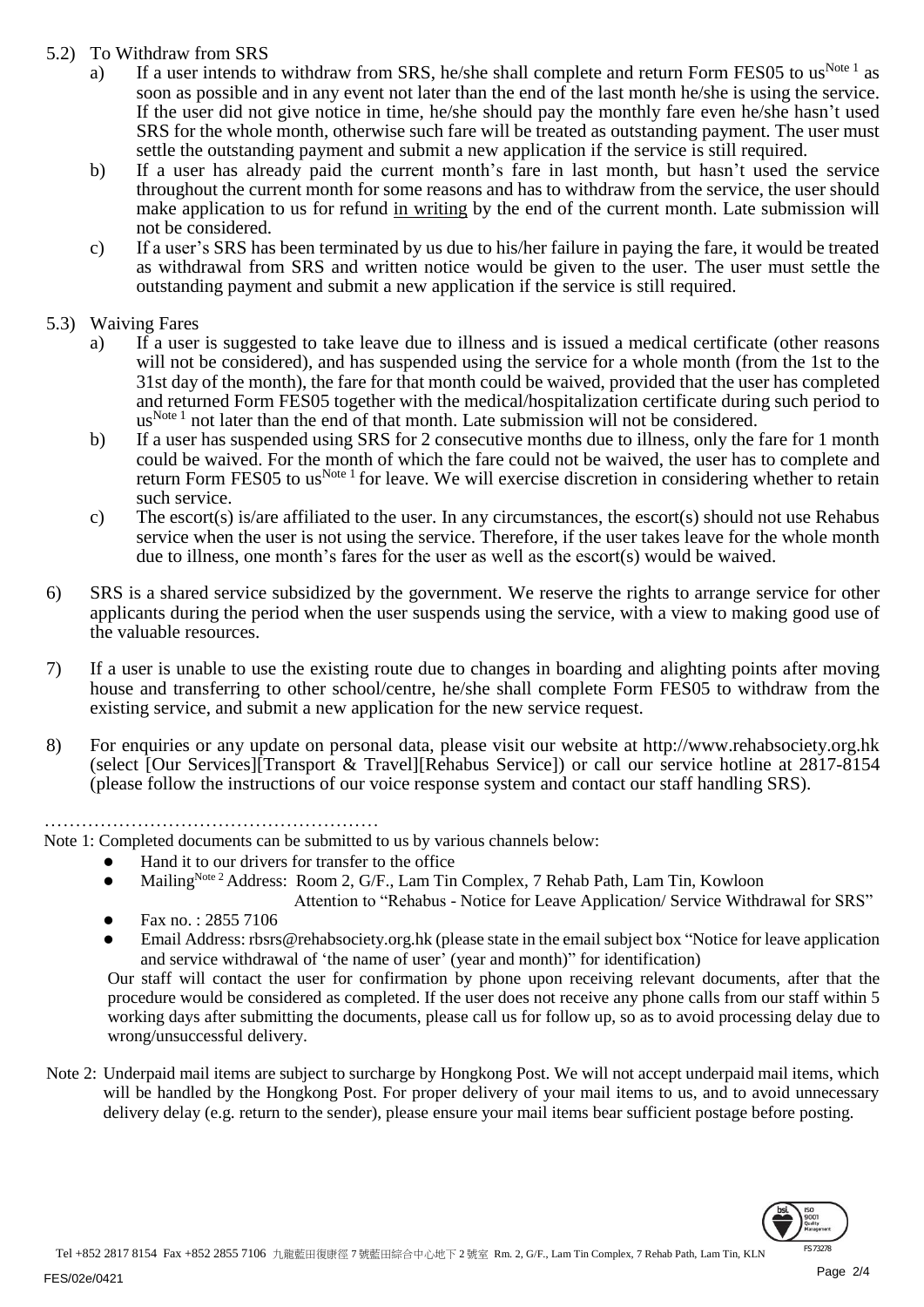# Appendix: Procedure for Handling Fares of Scheduled Route Service

| <b>Rehabus Scheduled Route Service</b>                                                                                                                                                                       | Fares                                          |                                                                                                                                                                                                                    |  |
|--------------------------------------------------------------------------------------------------------------------------------------------------------------------------------------------------------------|------------------------------------------------|--------------------------------------------------------------------------------------------------------------------------------------------------------------------------------------------------------------------|--|
| Based on the number of trips requested in the<br>application (not based on the actual number of trips<br>taken, i.e. even if the user has taken only 1 trip in a<br>month, he/she shall pay the full amount) | <b>General</b><br>(Non Cross-Harbour)<br>Route | <b>Cross-Harbour (tolled road harbour</b><br>crossing/tolled road) Route<br>(i.e. routes travelling via Cross Harbour Tunnel,<br>Eastern Harbour Crossing, Western Harbour<br>Crossing or any of the tolled roads) |  |
| <b>Monthly Pass</b> (more than 6 trips per week):                                                                                                                                                            | <b>HK\$184</b>                                 | HK\$264                                                                                                                                                                                                            |  |
| <b>Half-monthly Pass</b> (5 or 6 trips per week):                                                                                                                                                            | <b>HK\$92</b>                                  | HK\$132                                                                                                                                                                                                            |  |

### **New users:**

New user who is being notified of service arrangement should deposit the first month's fare in the bank account of The Hong Kong Society for Rehabilitation in HSBC (account no.: 652-555798-838), and send the copy of bankin slip to us by fax (fax no.: 2855 7106) or email (rbsrs@rehabsociety.org.hk). Only after we have received the copy of bank-in slip would the application be considered as completed.

Note: New user shall hand the original copy of bank-in slip to the captain of morning trip on the service start date. (For user who is arranged afternoon trip only shall hand the copy to the captain of afternoon trip). Late payment of fares may result in immediate termination of service.

#### **Existing users:**

|                                                                                                                                                                                                                                                                                                                                                                                                                                                                                                                                                                                         | <b>Parties</b>        |                                                                                                                                                                                                                                                                                                                                                                                                                                                                                                                                                                                                                                                                                                                                                                   |                                                                                                                                                                                                                                                                                                                                                                |
|-----------------------------------------------------------------------------------------------------------------------------------------------------------------------------------------------------------------------------------------------------------------------------------------------------------------------------------------------------------------------------------------------------------------------------------------------------------------------------------------------------------------------------------------------------------------------------------------|-----------------------|-------------------------------------------------------------------------------------------------------------------------------------------------------------------------------------------------------------------------------------------------------------------------------------------------------------------------------------------------------------------------------------------------------------------------------------------------------------------------------------------------------------------------------------------------------------------------------------------------------------------------------------------------------------------------------------------------------------------------------------------------------------------|----------------------------------------------------------------------------------------------------------------------------------------------------------------------------------------------------------------------------------------------------------------------------------------------------------------------------------------------------------------|
| <b>Time</b>                                                                                                                                                                                                                                                                                                                                                                                                                                                                                                                                                                             | <b>Concerned</b>      | <b>Action</b>                                                                                                                                                                                                                                                                                                                                                                                                                                                                                                                                                                                                                                                                                                                                                     | <b>Remarks</b>                                                                                                                                                                                                                                                                                                                                                 |
| From the 25th<br>day of previous<br>month to the last<br>day of current<br>month                                                                                                                                                                                                                                                                                                                                                                                                                                                                                                        | User<br>Rehabus       | Settle the fare payment (# please see below<br>$\bullet$<br>for the payment method).<br>Write the user's name, route number and<br>payable for the service month on the back<br>of the cheque or the bank-in slip.<br>Hand the cheque / bank-in slip / payment<br>record to our captain. User can also email<br>the<br>payment<br>support<br>to<br>rbaccount@rehabsociety.org.hk with the<br>user's name and route number.<br>our Finance Department<br>After<br>has<br>$\bullet$<br>confirmed the payment, including the<br>payment made by PPS, e-receipt will be<br>issued for users who have an email address<br>and agree to receive e-receipt while the<br>other users will receive the Monthly Pass /<br>Half-monthly Pass as receipt from our<br>captain. | • If the user has not received the<br>receipt during that month after<br>payment, please contact our<br>Finance Department staff at 2817<br>8154<br><b>or</b><br>by<br>email<br>at<br>rbaccount@rehabsociety.org.hk<br>as soon as possible.<br>• Referred to the above Note 5.3,<br>any waiver application should be<br>submitted by the end of that<br>month. |
| On or before<br>the 20th day of<br>next month                                                                                                                                                                                                                                                                                                                                                                                                                                                                                                                                           | Finance<br>Department | Contact those users who did not pay the<br>fares of the previous month by phone and<br>remind them to settle all outstanding<br>amounts before the 26th day of the month,<br>otherwise, Rehabus services (including<br>services of Scheduled Route, Pooled Dial-a-<br>Ride & Dial-a-Ride) providing for those<br>users will be suspended starting from the 1st<br>day of the following month.                                                                                                                                                                                                                                                                                                                                                                     | We will contact the staff of any<br>concerned<br>school(s)<br>organization(s)<br>for<br>more<br>information if needed. If the user<br>provides reasonable explanation<br>or has any difficulties in paying<br>the fares, we would handle the<br>case with discretion.                                                                                          |
| The 1st day of<br>the month<br>after next<br>month                                                                                                                                                                                                                                                                                                                                                                                                                                                                                                                                      | Rehabus               | Suspend Rehabus services to those users who fail to settle the payment                                                                                                                                                                                                                                                                                                                                                                                                                                                                                                                                                                                                                                                                                            |                                                                                                                                                                                                                                                                                                                                                                |
| If a user settles outstanding payment after suspension of his/her service, we would resume normal transport service<br>in 3 working days after receiving the payment, provided that the service has not been allocated to other applicants<br>on the waiting list*. The corresponding Monthly Pass/Half-monthly Pass will be posted as the receipt.<br>Note: User whose Scheduled Route service has been suspended will be considered as his/her withdrawal from the<br>service. The user is required to submit a new application after settling all outstanding payment if the service |                       |                                                                                                                                                                                                                                                                                                                                                                                                                                                                                                                                                                                                                                                                                                                                                                   |                                                                                                                                                                                                                                                                                                                                                                |

is still required.